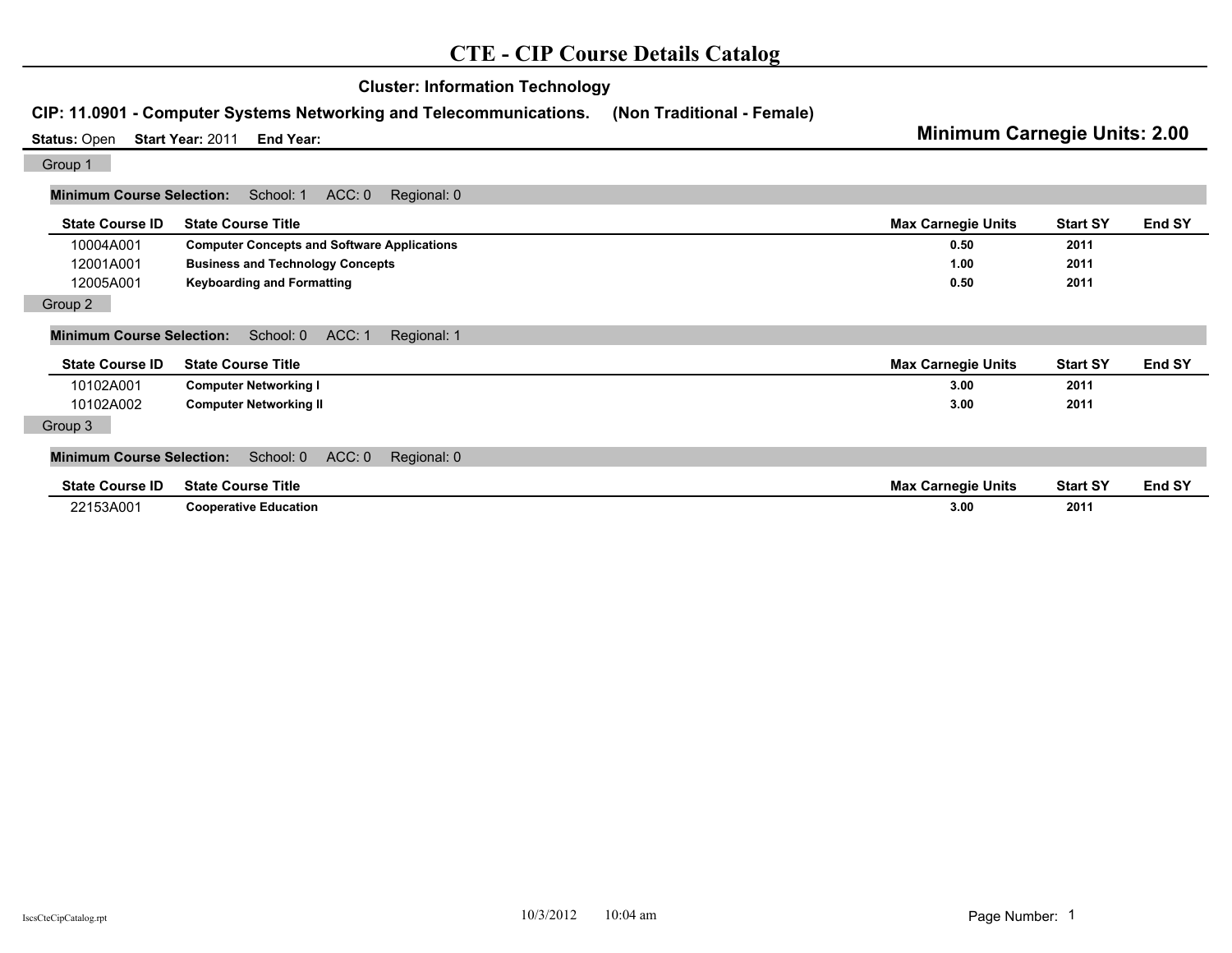## **Cluster: Information Technology**

# **Course Descriptions**

## **CIP: 11.0901 - Computer Systems Networking and Telecommunications.**

### State Course ID:  $10004A001$  Course Title: Computer Concepts and Software Applications

Computer Concepts and Software Applications is an orientation-level course designed to develop awareness and understanding of application software and equipment used by employees to perform tasks in business, marketing and management. Students will apply problem -solving skills to hands-on, real-life situations using a variety of software applications, such as word processing, spreadsheets, database management, presentation software, and desktop publishing. Students will explore topics related to computer concepts, operating systems, telecommunications and emerging technologies. The development of employability skills, as well as transition skills, will be included in the course as well as an understanding of the ethical considerations that arise in using information processing equipment and gaining access to available databases.

### **State Course ID:** 12001A001 **Business and Technology Concepts Course Title:**

This orientation-level course will provide an overview of all aspects of business marketing and management, including the concepts, functions, and skills required for meeting the challenges of operating a business in a global economy. Topics covered will include the various forms of business ownership, including entrepreneurship, as well as the basic functional areas of business (finance, management, marketing, administration and production). Students will be introduced to a wide range of careers in fields such as accounting, financial services, information technology, marketing, and management. Emphasis will be placed on using the computer while studying applications in these careers along with communication skills (thinking, listening, composing, revising, editing, and speaking), math and problem solving. Business ethics as well as other workplace skills will be taught and integrated within this course. This course is not intended to meet the consumer education requirement, but rather to provide preparation for the skill level courses that make up the Business, Marketing and Management occupations programs.

### State Course ID: 12005A001 **Course Title: Keyboarding and Formatting**

Keyboarding and Formatting is a course designed to develop basic skills in touch keyboarding techniques for entering alphabetic, numeric, and symbol information found on computers and terminals. Students will learn to edit and format text and paragraphs, change fonts, work with headers and footers, cut and paste text, create and use tab keys, create labels, and work with multiple windows. Students will format documents such as letters, envelopes, memorandums, reports, and tables for personal, educational, and business uses. During the second half of the course, major emphasis is placed on formatting documents, improving proofreading skills, and increasing speed and accuracy.

#### State Course ID:  $10102A001$  Course Title: Computer Networking I

Computer Networking I is a skill-level course designed to provide students with the skills needed to setup, configure, test, troubleshoot, maintain, and administer a data network using various network operating systems such as Novell, Windows, and Linux. Instruction will include network planning decisions, such as choosing an appropriate network configuration, determining the performance level requirements considering the differences among operating systems, and recommending network interface cards and cabling. Students will also learn how to setup and manage file systems and resources, and network topologies, protocols, and system utilities to efficiently run software applications on a network. Students will learn to use basic operating system commands, install and configure networks, set up user accounts and rights, and establish user security and permissions.